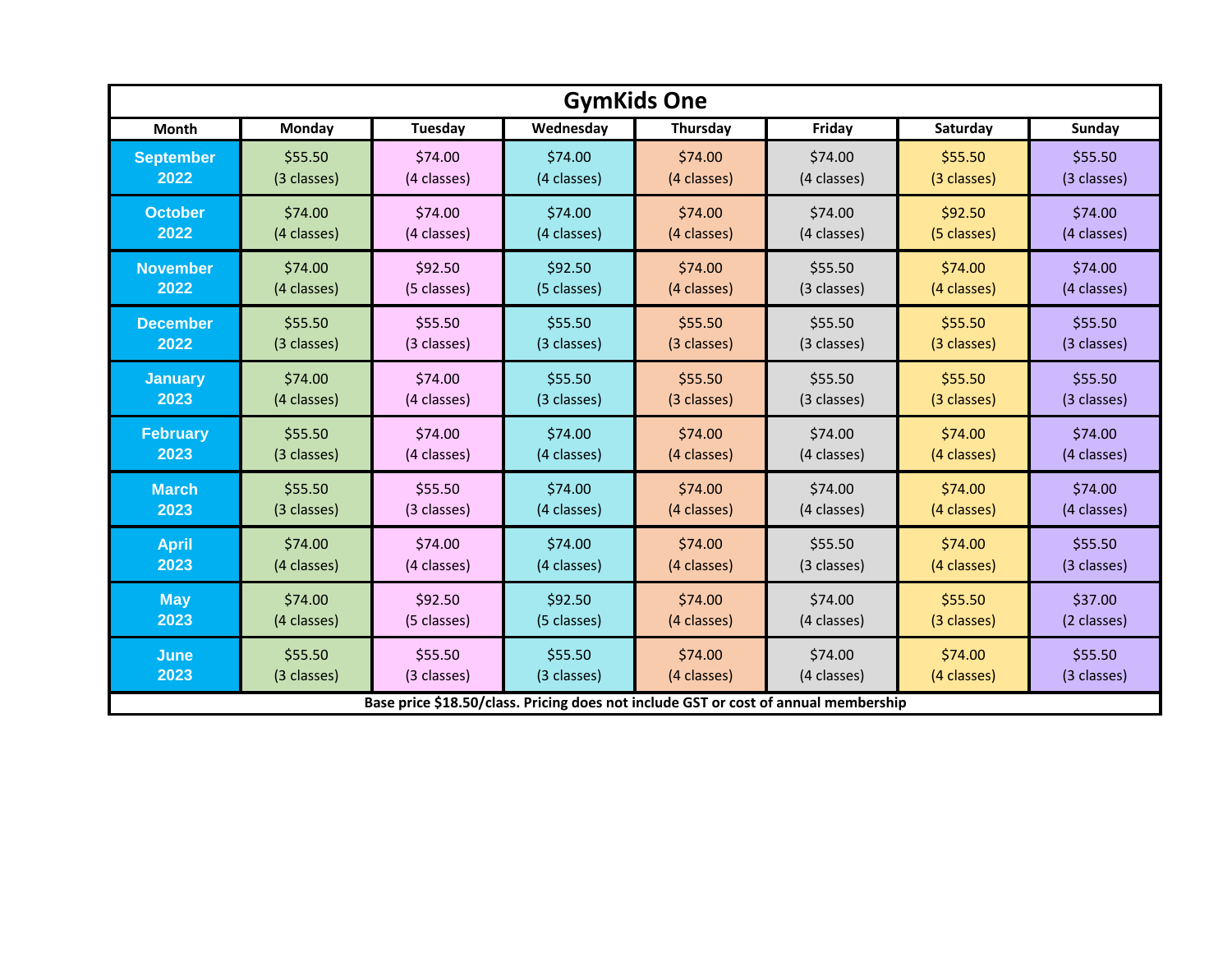| <b>GymKids Two</b> |             |                |                                                                                     |             |             |             |             |  |
|--------------------|-------------|----------------|-------------------------------------------------------------------------------------|-------------|-------------|-------------|-------------|--|
| Month              | Monday      | <b>Tuesday</b> | Wednesday                                                                           | Thursday    | Friday      | Saturday    | Sunday      |  |
| <b>September</b>   | \$60.00     | \$80.00        | \$80.00                                                                             | \$80.00     | \$80.00     | \$60.00     | \$60.00     |  |
| 2022               | (3 classes) | (4 classes)    | (4 classes)                                                                         | (4 classes) | (4 classes) | (3 classes) | (3 classes) |  |
| <b>October</b>     | \$80.00     | \$80.00        | \$80.00                                                                             | \$80.00     | \$80.00     | \$100.00    | \$80.00     |  |
| 2022               | (4 classes) | (4 classes)    | (4 classes)                                                                         | (4 classes) | (4 classes) | (5 classes) | (4 classes) |  |
| <b>November</b>    | \$80.00     | \$100.00       | \$100.00                                                                            | \$80.00     | \$60.00     | \$80.00     | \$80.00     |  |
| 2022               | (4 classes) | (5 classes)    | (5 classes)                                                                         | (4 classes) | (3 classes) | (4 classes) | (4 classes) |  |
| <b>December</b>    | \$60.00     | \$60.00        | \$60.00                                                                             | \$60.00     | \$60.00     | \$60.00     | \$60.00     |  |
| 2022               | (3 classes) | (3 classes)    | (3 classes)                                                                         | (3 classes) | (3 classes) | (3 classes) | (3 classes) |  |
| <b>January</b>     | \$80.00     | \$60.00        | \$60.00                                                                             | \$60.00     | \$60.00     | \$60.00     | \$60.00     |  |
| 2023               | (4 classes) | (3 classes)    | (3 classes)                                                                         | (3 classes) | (3 classes) | (3 classes) | (3 classes) |  |
| <b>February</b>    | \$60.00     | \$80.00        | \$80.00                                                                             | \$80.00     | \$80.00     | \$80.00     | \$80.00     |  |
| 2023               | (3 classes) | (4 classes)    | (4 classes)                                                                         | (4 classes) | (4 classes) | (4 classes) | (4 classes) |  |
| <b>March</b>       | \$60.00     | \$80.00        | \$80.00                                                                             | \$80.00     | \$80.00     | \$80.00     | \$80.00     |  |
| 2023               | (3 classes) | (4 classes)    | (4 classes)                                                                         | (4 classes) | (4 classes) | (4 classes) | (4 classes) |  |
| <b>April</b>       | \$80.00     | \$80.00        | \$80.00                                                                             | \$80.00     | \$60.00     | \$80.00     | \$60.00     |  |
| 2023               | (4 classes) | (4 classes)    | (4 classes)                                                                         | (4 classes) | (3 classes) | (4 classes) | (3 classes) |  |
| <b>May</b>         | \$80.00     | \$100.00       | \$80.00                                                                             | \$80.00     | \$80.00     | \$60.00     | \$40.00     |  |
| 2023               | (4 classes) | (5 classes)    | (4 classes)                                                                         | (4 classes) | (4 classes) | (3 classes) | (2 classes) |  |
| June               | \$60.00     | \$60.00        | \$60.00                                                                             | \$80.00     | \$80.00     | \$80.00     | \$60.00     |  |
| 2023               | (3 classes) | (3 classes)    | (3 classes)                                                                         | (4 classes) | (4 classes) | (4 classes) | (3 classes) |  |
|                    |             |                | Base price \$20.00/class. Pricing does not include GST or cost of annual membership |             |             |             |             |  |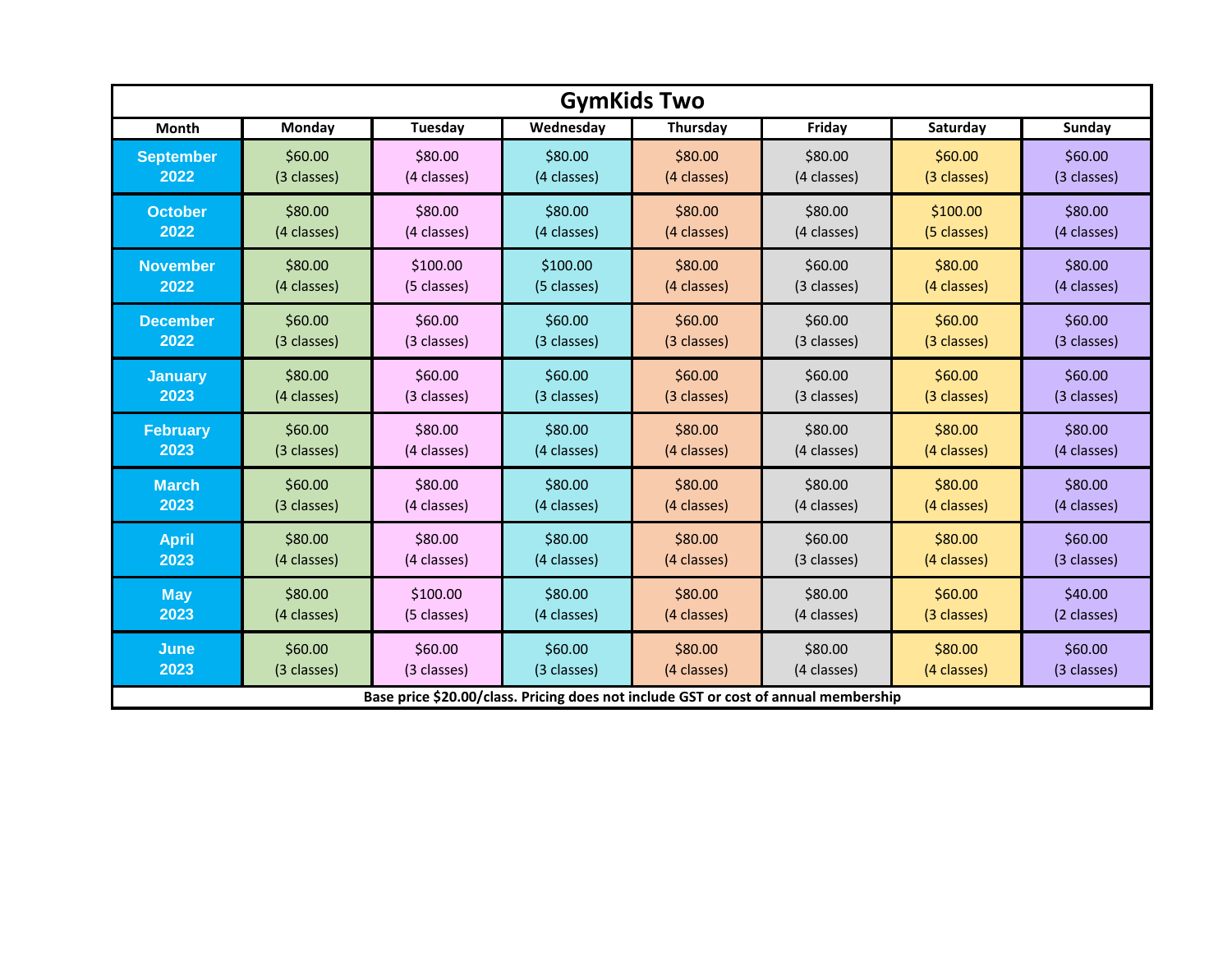| <b>GymKids Three, Four &amp; Five</b> |             |                |                                                                                     |             |             |             |               |  |
|---------------------------------------|-------------|----------------|-------------------------------------------------------------------------------------|-------------|-------------|-------------|---------------|--|
| Month                                 | Monday      | <b>Tuesday</b> | Wednesday                                                                           | Thursday    | Friday      | Saturday    | <b>Sunday</b> |  |
| <b>September</b>                      | \$67.50     | \$90.00        | \$90.00                                                                             | \$90.00     | \$90.00     | \$67.50     | \$67.50       |  |
| 2022                                  | (3 classes) | (4 classes)    | (4 classes)                                                                         | (4 classes) | (4 classes) | (3 classes) | (3 classes)   |  |
| <b>October</b>                        | \$90.00     | \$90.00        | \$90.00                                                                             | \$90.00     | \$90.00     | \$112.50    | \$90.00       |  |
| 2022                                  | (4 classes) | (4 classes)    | (4 classes)                                                                         | (4 classes) | (4 classes) | (5 classes) | (4 classes)   |  |
| <b>November</b>                       | \$90.00     | \$112.50       | \$112.50                                                                            | \$90.00     | \$67.50     | \$90.00     | \$90.00       |  |
| 2022                                  | (4 classes) | (5 classes)    | (5 classes)                                                                         | (4 classes) | (3 classes) | (4 classes) | (4 classes)   |  |
| <b>December</b>                       | \$67.50     | \$67.50        | \$67.50                                                                             | \$67.50     | \$67.50     | \$67.50     | \$67.50       |  |
| 2022                                  | (3 classes) | (3 classes)    | (3 classes)                                                                         | (3 classes) | (3 classes) | (3 classes) | (3 classes)   |  |
| <b>January</b>                        | \$90.00     | \$90.00        | \$67.50                                                                             | \$67.50     | \$67.50     | \$67.50     | \$67.50       |  |
| 2023                                  | (4 classes) | (4 classes)    | (3 classes)                                                                         | (3 classes) | (3 classes) | (3 classes) | (3 classes)   |  |
| <b>February</b>                       | \$67.50     | \$90.00        | \$90.00                                                                             | \$90.00     | \$90.00     | \$90.00     | \$90.00       |  |
| 2023                                  | (3 classes) | (4 classes)    | (4 classes)                                                                         | (4 classes) | (4 classes) | (4 classes) | (4 classes)   |  |
| <b>March</b>                          | \$67.50     | \$67.50        | \$90.00                                                                             | \$90.00     | \$90.00     | \$90.00     | \$90.00       |  |
| 2023                                  | (3 classes) | (3 classes)    | (4 classes)                                                                         | (4 classes) | (4 classes) | (4 classes) | (4 classes)   |  |
| <b>April</b>                          | \$90.00     | \$90.00        | \$90.00                                                                             | \$90.00     | \$67.50     | \$90.00     | \$67.50       |  |
| 2023                                  | (4 classes) | (4 classes)    | (4 classes)                                                                         | (4 classes) | (3 classes) | (4 classes) | (3 classes)   |  |
| <b>May</b>                            | \$90.00     | \$112.50       | \$112.50                                                                            | \$90.00     | \$90.00     | \$67.50     | \$45.00       |  |
| 2023                                  | (4 classes) | (5 classes)    | (5 classes)                                                                         | (4 classes) | (4 classes) | (3 classes) | (2 classes)   |  |
| June                                  | \$67.50     | \$67.50        | \$67.50                                                                             | \$90.00     | \$90.00     | \$90.00     | \$67.50       |  |
| 2023                                  | (3 classes) | (3 classes)    | (3 classes)                                                                         | (4 classes) | (4 classes) | (4 classes) | (3 classes)   |  |
|                                       |             |                | Base price \$22.50/class. Pricing does not include GST or cost of annual membership |             |             |             |               |  |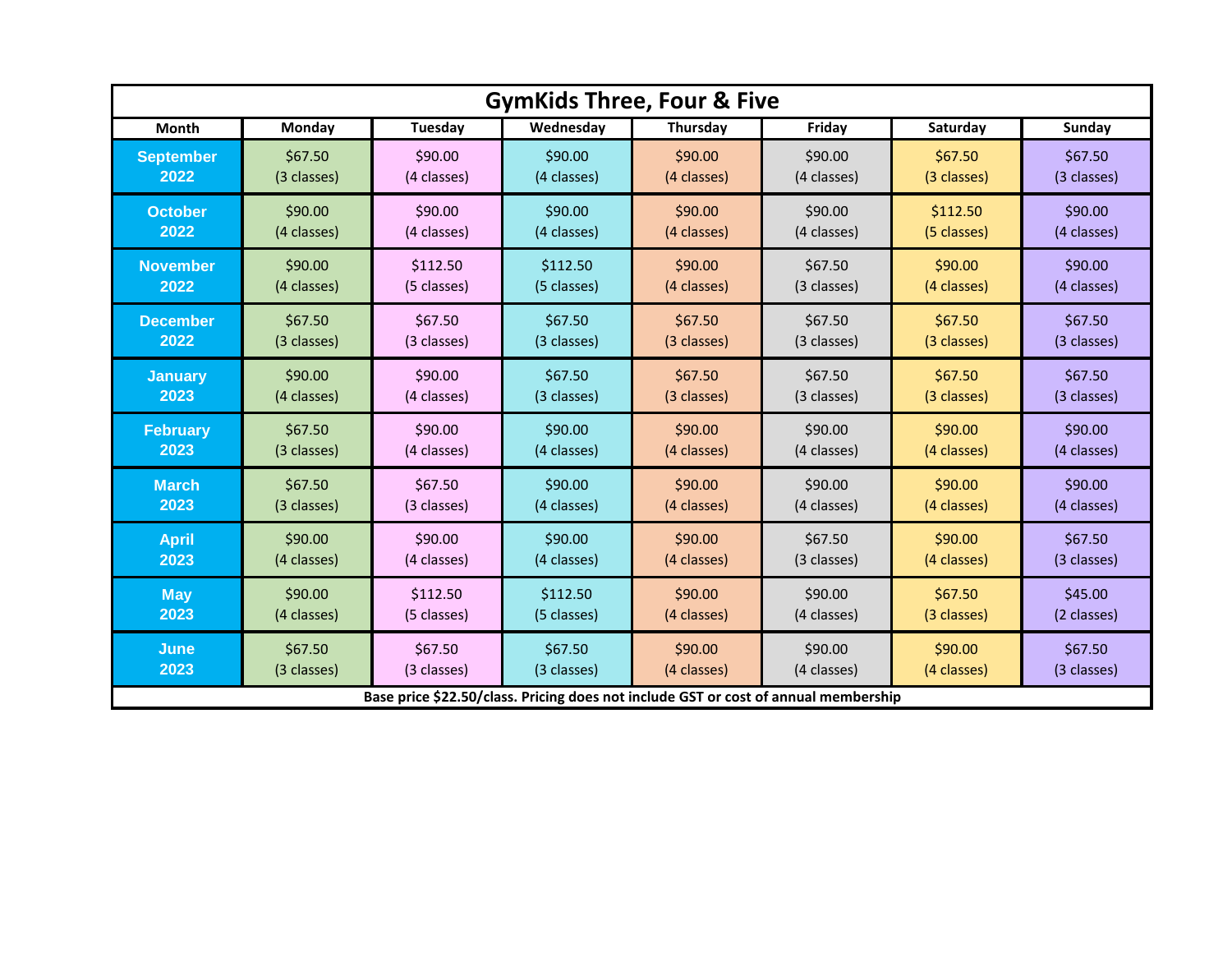| Junior Gym360, Gym360, Specialty & Adult Gymnastics (90 minute class) |                         |                         |                                                                                         |                         |                    |                         |                           |  |
|-----------------------------------------------------------------------|-------------------------|-------------------------|-----------------------------------------------------------------------------------------|-------------------------|--------------------|-------------------------|---------------------------|--|
| <b>Month</b>                                                          | <b>Monday</b>           | Tuesday                 | Wednesday                                                                               | Thursday                | Friday             | Saturday                | <b>Sunday</b>             |  |
| <b>September</b><br>2022                                              | \$99.75<br>(3 classes)  | \$133.00<br>(4 classes) | \$133.00<br>(4 classes)                                                                 | \$133.00<br>(4 classes) | $\pmb{\mathsf{x}}$ | \$99.75<br>(3 classes)  | $\pmb{\mathsf{x}}$        |  |
| <b>October</b><br>2022                                                | \$99.75<br>(3 classes)  | \$133.00<br>(4 classes) | \$133.00<br>(4 classes)                                                                 | \$133.00<br>(4 classes) | $\pmb{\mathsf{x}}$ | \$166.25<br>(5 classes) | $\pmb{\mathsf{x}}$        |  |
| <b>November</b><br>2022                                               | \$133.00<br>(4 classes) | \$166.25<br>(5 classes) | \$166.25<br>(5 classes)                                                                 | \$133.00<br>(4 classes) | $\pmb{\mathsf{x}}$ | \$133.00<br>(4 classes) | $\pmb{\mathsf{x}}$        |  |
| <b>December</b><br>2022                                               | \$99.75<br>(3 classes)  | \$99.75<br>(3 classes)  | \$99.75<br>(3 classes)                                                                  | \$99.75<br>(3 classes)  | $\pmb{\mathsf{x}}$ | \$99.75<br>(3 classes)  | $\boldsymbol{\mathsf{X}}$ |  |
| <b>January</b><br>2023                                                | \$133.00<br>(4 classes) | \$133.00<br>(4 classes) | \$99.75<br>(3 classes)                                                                  | \$99.75<br>(3 classes)  | $\pmb{\mathsf{x}}$ | \$99.75<br>(3 classes)  | $\pmb{\mathsf{X}}$        |  |
| <b>February</b><br>2023                                               | \$99.75<br>(3 classes)  | \$133.00<br>(4 classes) | \$133.00<br>(4 classes)                                                                 | \$133.00<br>(4 classes) | $\pmb{\mathsf{x}}$ | \$133.00<br>(4 classes) | $\pmb{\mathsf{X}}$        |  |
| <b>March</b><br>2023                                                  | \$99.75<br>(3 classes)  | \$99.75<br>(3 classes)  | \$133.00<br>(4 classes)                                                                 | \$133.00<br>(4 classes) | $\pmb{\mathsf{X}}$ | \$133.00<br>(4 classes) | $\pmb{\mathsf{X}}$        |  |
| <b>April</b><br>2023                                                  | \$133.00<br>(4 classes) | \$133.00<br>(4 classes) | \$133.00<br>(4 classes)                                                                 | \$133.00<br>(4 classes) | $\pmb{\mathsf{x}}$ | \$133.00<br>(4 classes) | $\pmb{\mathsf{x}}$        |  |
| <b>May</b><br>2023                                                    | \$133.00<br>(4 classes) | \$166.25<br>(5 classes) | \$166.25<br>(5 classes)                                                                 | \$133.00<br>(4 classes) | $\pmb{\mathsf{x}}$ | \$99.75<br>(3 classes)  | $\pmb{\mathsf{X}}$        |  |
| <b>June</b><br>2023                                                   | \$99.75<br>(3 classes)  | \$99.75<br>(3 classes)  | \$99.75<br>(3 classes)                                                                  | \$133.00<br>(4 classes) | $\pmb{\mathsf{x}}$ | \$133.00<br>(4 classes) | $\pmb{\mathsf{x}}$        |  |
|                                                                       |                         |                         | Base price \$33.25/class day. Pricing does not include GST or cost of annual membership |                         |                    |                         |                           |  |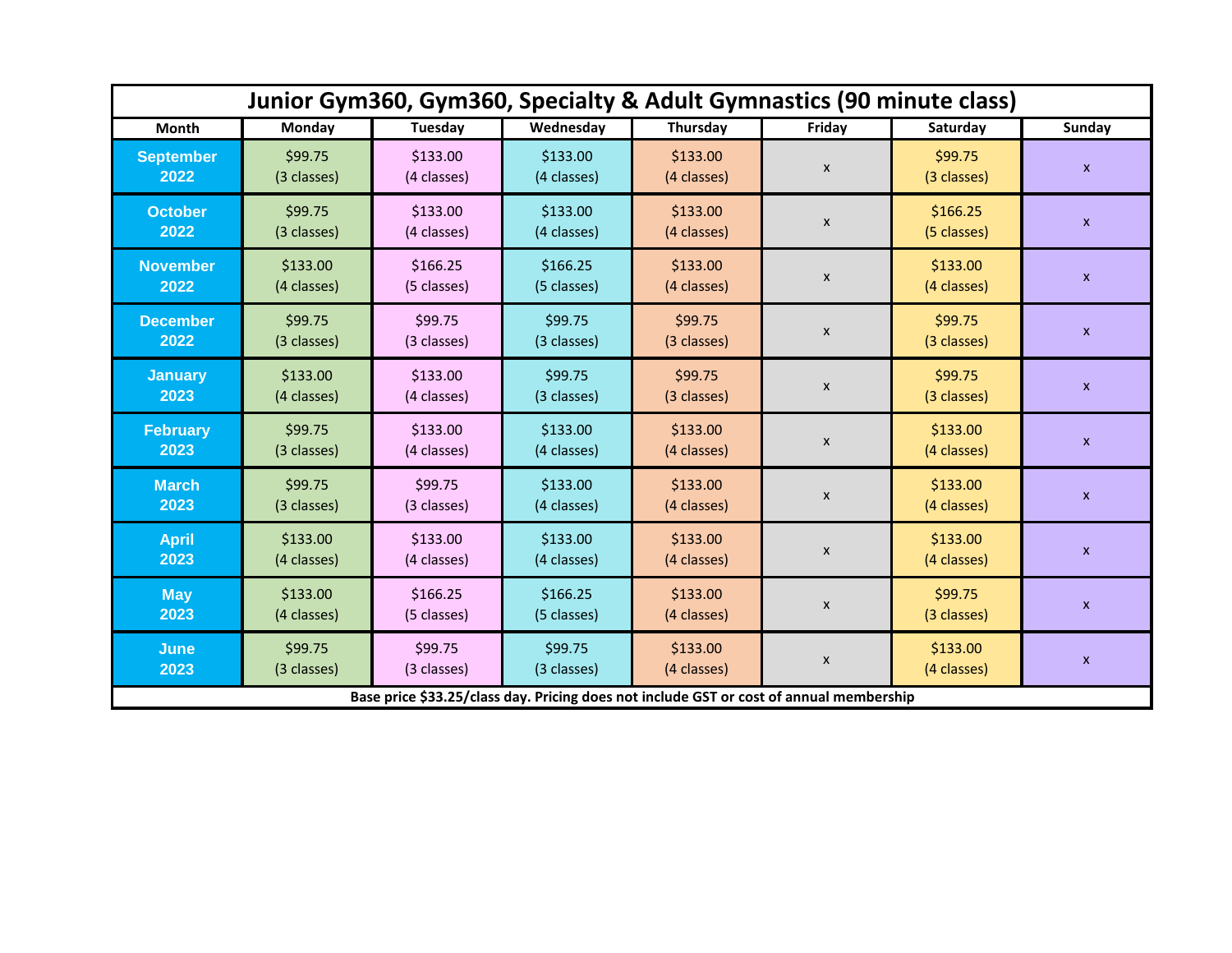| Junior Gym360 & Gym360 (60 minute class) |                                                                                     |                    |                           |                           |                         |                           |                           |  |  |  |
|------------------------------------------|-------------------------------------------------------------------------------------|--------------------|---------------------------|---------------------------|-------------------------|---------------------------|---------------------------|--|--|--|
| <b>Month</b>                             | <b>Monday</b>                                                                       | <b>Tuesday</b>     | Wednesday                 | Thursday                  | Friday                  | Saturday                  | <b>Sunday</b>             |  |  |  |
| <b>September</b><br>2022                 | $\pmb{\mathsf{x}}$                                                                  | $\pmb{\mathsf{x}}$ | $\mathsf X$               | $\pmb{\mathsf{x}}$        | \$106.00<br>(4 classes) | $\boldsymbol{\mathsf{x}}$ | $\pmb{\mathsf{x}}$        |  |  |  |
| <b>October</b><br>2022                   | $\pmb{\mathsf{x}}$                                                                  | $\pmb{\mathsf{x}}$ | $\mathsf X$               | $\boldsymbol{\mathsf{x}}$ | \$106.00<br>(4 classes) | $\mathsf{x}$              | $\pmb{\mathsf{x}}$        |  |  |  |
| <b>November</b><br>2022                  | $\mathsf X$                                                                         | $\pmb{\mathsf{x}}$ | $\mathbf x$               | $\boldsymbol{\mathsf{x}}$ | \$79.50<br>(3 classes)  | $\mathsf X$               | $\pmb{\mathsf{x}}$        |  |  |  |
| <b>December</b><br>2022                  | $\boldsymbol{\mathsf{X}}$                                                           | $\pmb{\mathsf{x}}$ | $\mathbf{x}$              | $\boldsymbol{\mathsf{X}}$ | \$79.50<br>(3 classes)  | $\pmb{\mathsf{X}}$        | $\pmb{\mathsf{x}}$        |  |  |  |
| <b>January</b><br>2023                   | $\boldsymbol{\mathsf{X}}$                                                           | $\pmb{\mathsf{x}}$ | $\boldsymbol{\mathsf{X}}$ | $\boldsymbol{\mathsf{X}}$ | \$79.50<br>(3 classes)  | $\pmb{\mathsf{x}}$        | $\pmb{\mathsf{x}}$        |  |  |  |
| <b>February</b><br>2023                  | $\pmb{\mathsf{x}}$                                                                  | $\pmb{\mathsf{x}}$ | $\mathbf x$               | $\boldsymbol{\mathsf{x}}$ | \$106.00<br>(4 classes) | $\pmb{\mathsf{x}}$        | $\pmb{\mathsf{x}}$        |  |  |  |
| <b>March</b><br>2023                     | $\boldsymbol{\mathsf{X}}$                                                           | $\pmb{\mathsf{x}}$ | $\boldsymbol{\mathsf{X}}$ | $\boldsymbol{\mathsf{x}}$ | \$106.00<br>(4 classes) | $\pmb{\mathsf{x}}$        | $\boldsymbol{\mathsf{X}}$ |  |  |  |
| <b>April</b><br>2023                     | $\pmb{\mathsf{x}}$                                                                  | $\pmb{\mathsf{x}}$ | $\mathsf X$               | $\boldsymbol{\mathsf{X}}$ | \$79.50<br>(3 classes)  | $\pmb{\mathsf{x}}$        | $\pmb{\mathsf{x}}$        |  |  |  |
| <b>May</b><br>2023                       | $\pmb{\mathsf{X}}$                                                                  | $\pmb{\mathsf{x}}$ | $\mathbf{x}$              | $\boldsymbol{\mathsf{X}}$ | \$106.00<br>(4 classes) | $\pmb{\mathsf{x}}$        | $\pmb{\mathsf{x}}$        |  |  |  |
| <b>June</b><br>2023                      | $\pmb{\mathsf{x}}$                                                                  | $\pmb{\mathsf{x}}$ | $\mathbf x$               | $\mathbf x$               | \$106.00<br>(4 classes) | $\boldsymbol{\mathsf{x}}$ | $\boldsymbol{\mathsf{X}}$ |  |  |  |
|                                          | Base price \$26.50/class. Pricing does not include GST or cost of annual membership |                    |                           |                           |                         |                           |                           |  |  |  |